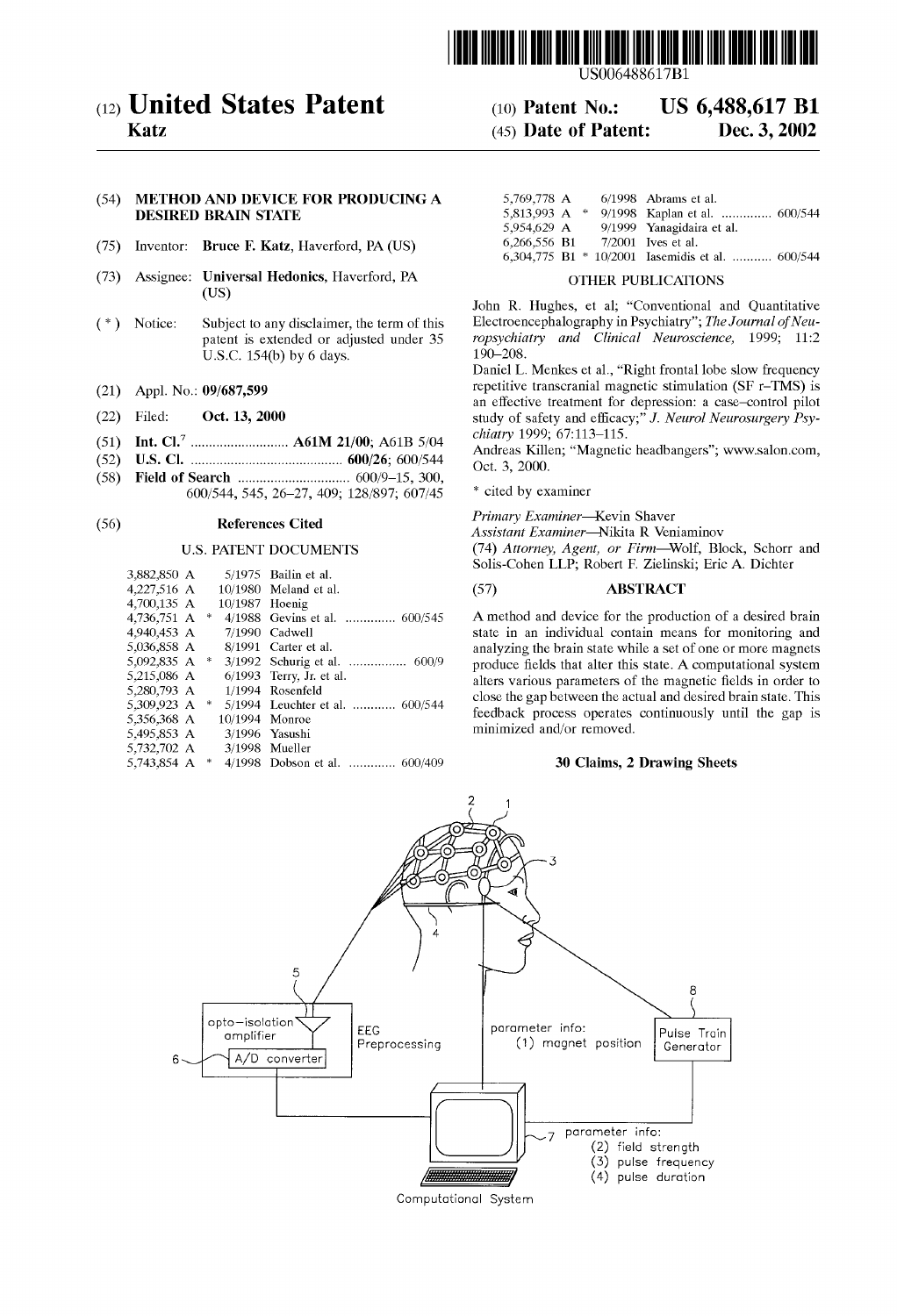Sheet 1 of 2

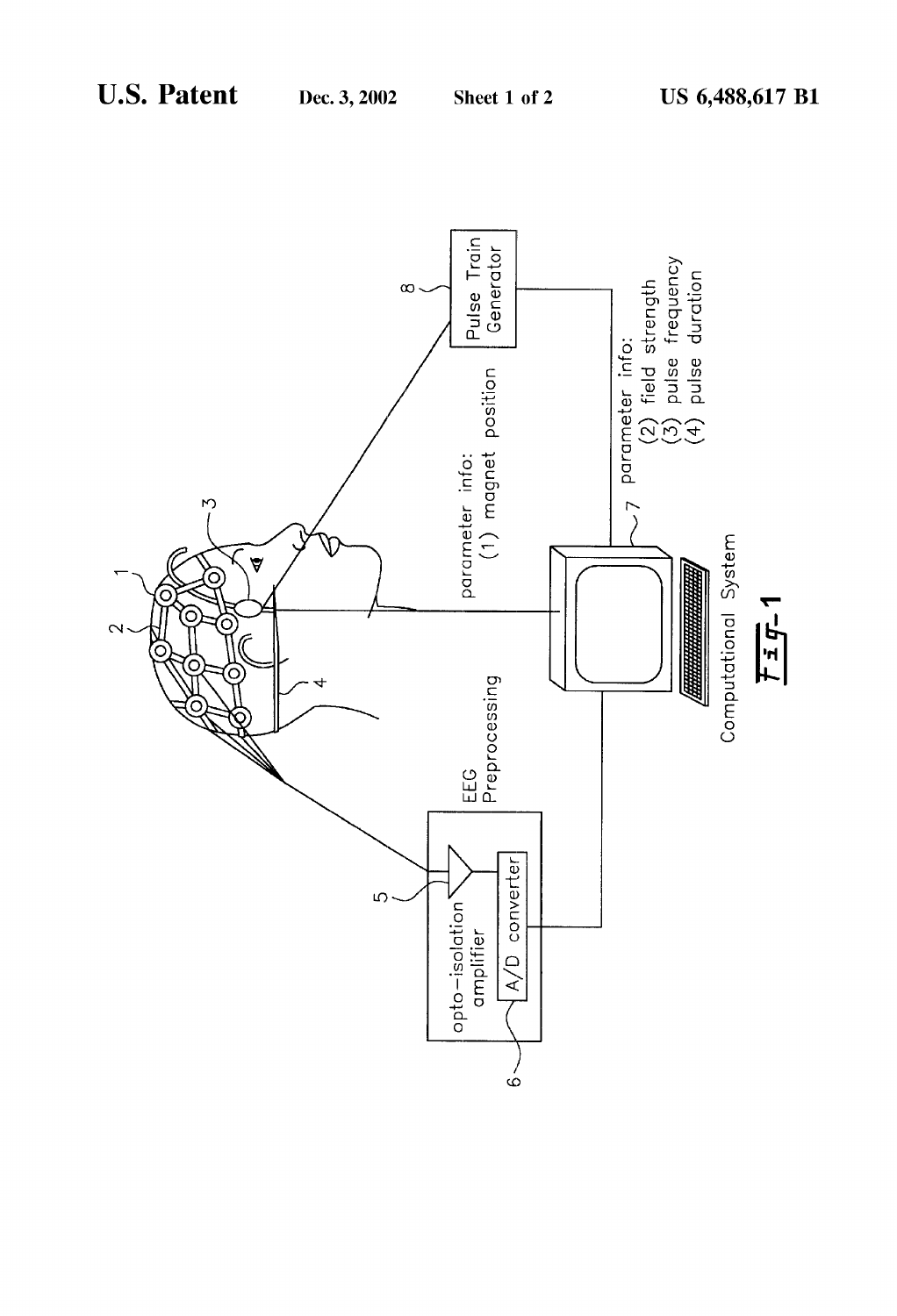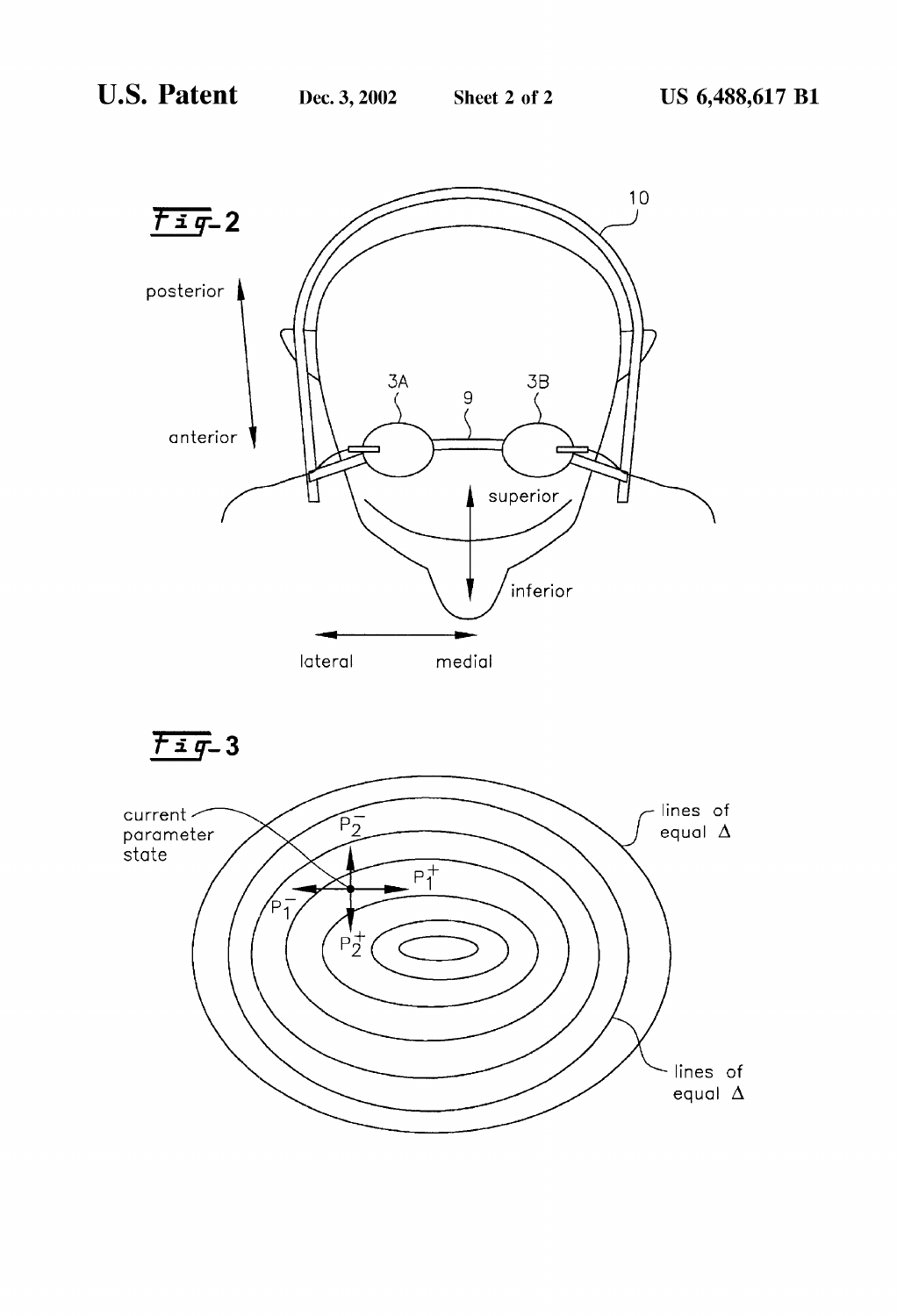25

60

## METHOD AND DEVICE FOR PRODUCING A DESIRED BRAIN STATE

#### FIELD OF THE INVENTION

The present invention relates to monitoring and altering an individual's brain state. More particularly, the present invention is directed to the continuous real-time alteration of the brain state from a less desirable to a more desirable state through the use of multiple magnetic fields and a system  $10$ monitoring the effect of the fields.

#### BACKGROUND OF THE INVENTION

Most techniques for altering the brain state of a subject have concentrated on altering a measure of this State, i.e., the electroencephalogram (EEG) signal. The EEG is an electri cal signal that is read on the surface of the skull which reflects the average activity of large groups of neurons and may, if properly interpreted, be indicative of the psychological state of the subject. EEG frequency bands are usually  $_{20}$  divided into (1) delta rhythms, having a frequency range of 1.5–3.5 Hz, (2) theta rhythms, having a frequency range of 3.5-7.5 Hz, (3) alpha rhythms, having a frequency range of 7.5-12.5 Hz, and (4) beta rhythms, having a frequency range of 12.5-20 Hz. Some frequencies above 20 Hz, such as the gamma range (around 40 Hz) have been implicated in various types of cognitive processing, although their role in indicating overall mood is Still unclear. In general, the lower the mean frequency of the EEG signal, the lower the State of alertness, although many other factors may influence the  $_{30}$ interpretation of the EEG signal, including the location on the Scalp of the EEG readings, the degree of Synchronization between readings, and whether any psychological pathology is present.

Conventional EEG monitoring techniques have involved  $_{35}$ a skilled technician processing the raw signals by hand. A well-trained technician can often pinpoint abnormalities in such signals, although well-defined correlates between EEG signals and pathological brain states have only been made possible with the advent of quantitative EEG (QEEG)  $_{40}$ methods, in which the analog EEG signal is converted to a digital signal for further computational manipulation and analysis. Among the many features that QEEG can easily detect are precise power levels in different bandwidths, between different parts of the brain. In conjunction with some theoretical assumptions, QEEG may also be used to provide a three-dimensional picture of brain activity. QEEG has also revealed a number of correlates between abnormal electrical activity and pathological states, including but not  $_{50}$ limited to, the States of dementia, Schizophrenia, mood disorders, Attention Deficit Disorders (ADD), and alcohol and substance abuse (Hughes & John, 1999). In addition, it has been known for some time that relatively high activity correlated with a feeling of relaxation.

These sorts of results have encouraged researchers to attempt to improve deficient or otherwise non-optimal men tal states by attempting to manipulate the EEG. For example, depression has been correlated with an asymmetry in activ ity between the right and left prefrontal cortices, with greater activity in the right. To treat this condition, one would want to achieve an EEG signal which is more balanced between the hemispheres. Likewise, one might attempt an increase in the power level of the alpha band to increase relaxation.

One method for altering the brain signals is by biofeed back (see, e.g., U.S. Pat. No. 3,882,850), in which a patient

is given a visual or auditory feedback proportional to the desired EEG signal. The patient attempts to increase the level of this feedback in order produce more of the desired signal. For example, in alpha feedback, the intensity of a sound may represent the degree of alpha present. By concentrating on raising the intensity of this sound, the patient thereby indirectly increases the intensity of the degree of alpha present, and presumably thereby increases her degree of relaxation. U.S. Pat. No. 5,280,793 describes a similar feedback mechanism for the correction of hemispheric asymmetry in activity levels associated with depression.

There are, however, limitations on what can be accom plished with this treatment paradigm. First and most fundamentally, the method can only work if it is conceivable that conscious effort can alter the brain in the desired way. The exact neural dynamics of biofeedback are unknown, but it is known that conscious effort is localized to specific areas of the brain, most likely those of the neocortex. If the right connections to other areas of the brain that are in need of change are not present, or are of the wrong Sort, then biofeedback will not be possible. In short, the situation is one of a part of a dynamic System attempting to influence the state of the dynamic system as a whole, which may work in certain cases, but is less likely to work when large-scale, and/or long-term change-must be effected. Secondly, biofeedback may be providing duplicate information. For example, presumably one either knows or can be taught to pay attention to how relaxed one is. In this case, audible method of achieving what can be done with simpler means.

For these reasons and others, researchers have turned to other means of altering the underlying brain State, while maintaining the basic mechanism of EEG feedback. For example, U.S. Pat. No. 5,495,853 uses photic stimulation delivered to the eyes through specially constructed glasses in order to alter the brain state. Meanwhile, the EEG signal is monitored. If the desired EEG signal is not being produced, then certain parameters of the Stimulation, Such as the frequency of the flashing of the lights, are changed until the desired signal is achieved.

dynamic changes in bandwidths over time, and coherence  $_{45}$  at all, after a number of filters have been applied to the visual This method, however, suffers from a similar problem to that of biofeedback. Visual stimulation is routed primarily through the optic tract to the thalamus and then to the occipital cortex, where most primary visual processing is accomplished. It is only routed to other areas of the brain, if signal, such as those responsible for line and shape extraction, those that divide the color information into three channels (red/green, blue/yellow, and black/white), and those that divide static from motion information. Thus, any attempt to influence a part of the brain other than the occipital cortex itself will be a hit and miss affair.

has been known for some time that relatively high activity applying a controlled current to the patient's skull for a<br>in the alpha frequency band (8–13 Hz) in normal subjects is  $55$  period of 1–10 seconds, and is chiefly 65 others. A method that has a more global effect on the brain is electro-convulsive therapy (ECT). ECT is achieved by applying a controlled current to the patient's skull for a refractory depression. In recent years, ECT has been made much more safe than previously, although as U.S. Pat. No. 5,769,778, to Abrams et al. describes, it still suffers from a number of side effects, including burns to the scalp and skin and unwanted effects of the induced seizure, including memory loss. Furthermore, because the signal strength must be large enough to penetrate the skull, its effect on the rest of the brain is indiscriminate. It cannot be localized to change activity in certain parts of the brain without affecting

> Abrams also argues that transcranial magnetic stimulation (TMS) is both a less dangerous and more controlled way of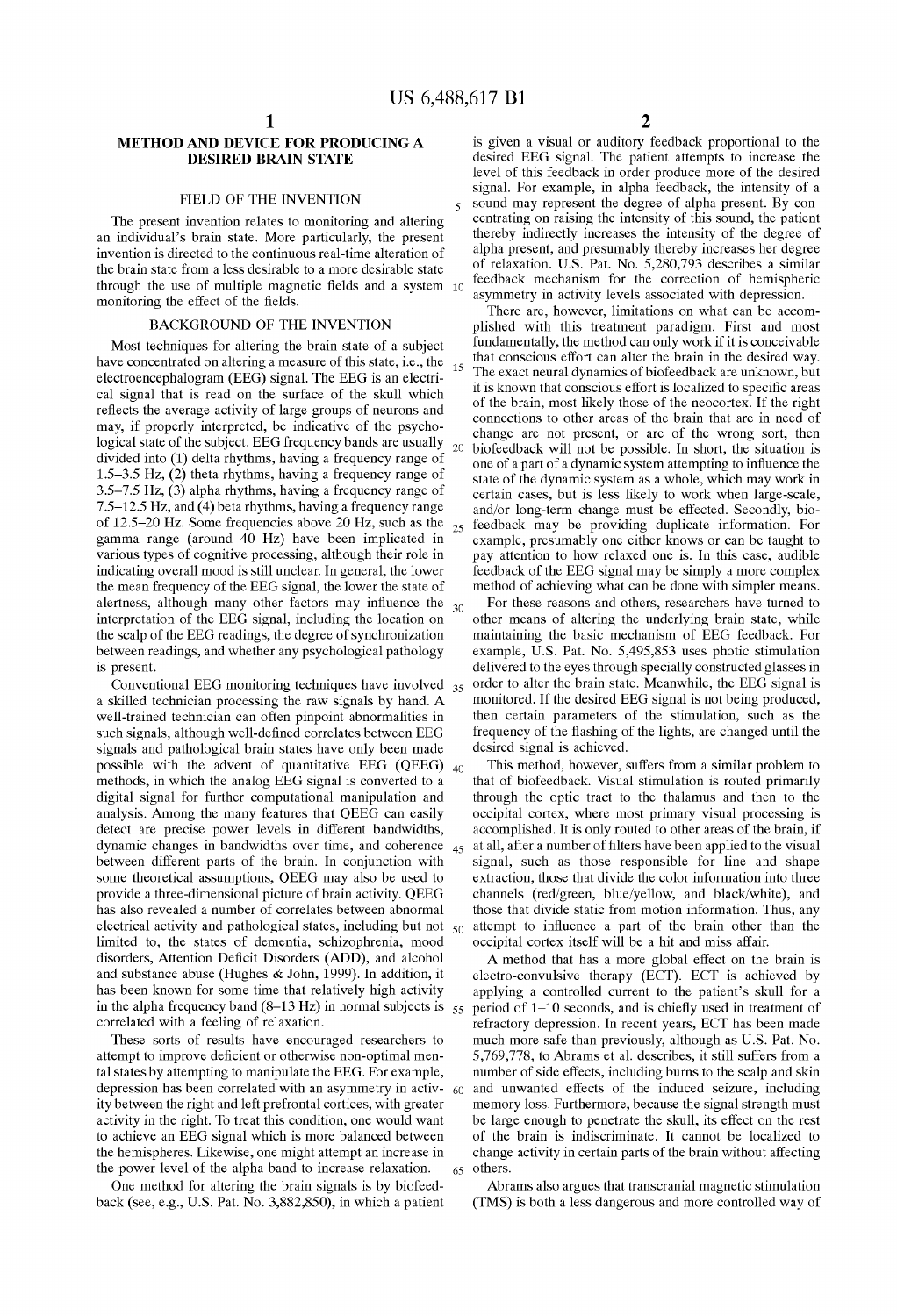60

65

stimulating the brain. U.S. Pat. No. 4,940,453, to Cadwell, describes the type of magnetic coil used in TMS. The ability to produce a localized magnetic field, which in turn triggers localized electrical activity in the brain, has enabled TMS to be Successful in the treatment of depression. Reduced activ ity in the left prefrontal corteX has been implicated in depression, and TMS may work by restoring activity in this area to normal levels. One problem with TMS is that high frequency stimulation may induce seizures. U.S. Pat. No. 5,769,778 describes a method of monitoring the EEG signal 5,769,778 describes a method of monitoring the EEG signal  $_{10}$  in order to prevent such seizures. When incipient features of a seizure are detected, the treatment is halted. Thus, the 778 patent describes a kind of limited feedback System, albeit one for preventing the adverse effects of TMS treatment, rather than one that attempts to improve the delivery of such.  $_{15}$ 

Even though the aforementioned techniques have allowed some degree of alteration of brain signals incorporating the EEG signal as an indicator, there Still exists a need for a system with a continuous feedback mechanism for monitorconditions.

#### BRIEF SUMMARY OF THE INVENTION

The present invention comprises a method and device for producing a desired brain state in an individual. In its most general form, the method of the present invention comprises measuring the activity of the brain, analyzing the measured activity by comparing it to a desired brain activity, and directing one or more magnets to produce magnetic fields which will close the gap between the actual and desired brain State.

In its most general form, the device of the present invention comprises means for measuring the activity of the brain, a computational System for analyzing the measured activity by comparing it to a desired brain activity, and means for directing one or more magnets to produce mag netic fields which will close the gap between the actual and desired brain state.

In one embodiment of the invention, brain activity is revealed by the EEG signal, as measured with multiple  $_{40}$ electrodes on the Surface of the skull. In another embodiment, brain activity is measured with magnetoen cephalography (MEG), which is able to detect the weak magnetic fields emanating from the brain. In yet another netic resonance imaging (fMRI), which measures blood flow in the brain and from which activity may be inferred. embodiment, brain activity is measured by functional mag- 45

In one embodiment, the computational system determines<br>the single parameter (the parameters comprise spatial the single parameter (the parameters comprise spatial position, pulse strength, pulse frequency, and pulse duration  $50$ for each magnet) controlling the magnets that most reduces the gap between the actual and desired brain State and alters this parameter accordingly. In another embodiment of the computational System, multiple parameters are altered Simultaneously to reduce the gap between the actual and the 55 desired brain states more efficiently. In another embodiment of the computational System, a Subset of parameters are chosen for consideration based on a priori knowledge or based on experimentation. In yet another embodiment of the computational System, the mean magnitude of the changes to the parameters is reduced with time So that an approxi mate Solution may be found first and fine tuned later. In a further computational embodiment, a random jump in the values of the parameters is effected if the current set of values is not yielding good results.

In one embodiment of the present invention, multiple magnets are used to produce magnetic fields to Stimulate the brain and, optionally, each magnet may be positioned inde pendently on the Surface of the skull.

In an embodiment of the present invention, the device comprises electrodes for measuring the EEG signal; an amplifier for amplifying the EEG signal; a converter for converting the measured analog EEG signal into a digital signal; magnets for applying the magnetic field to the brain of the individual; and a positioning apparatus for controlling the position of the magnets on the skull of the individual.

In a further embodiment of the present invention, two magnets are used to treat depression, one exciting the left prefrontal cortex, and one inhibiting the right prefrontal cortex.

In another embodiment of the present invention, multiple magnets are used to induce relaxation by increasing the magnitude of the alpha rhythm and by increasing synchronization between the left and right hemispheres.

ing and altering brain signals to treat certain diseases and  $_{20}$  trary psychological state with a known correlated activity In the most general embodiment of the System, an arbi state as revealed by EEG, magnetoencephalography (MEG), or functional MRI may be achievable.

> 25 It is to be understood that both the foregoing general description and the following detailed description are exemplary, but are not restrictive, of the invention.

#### BRIEF DESCRIPTION OF THE DRAWINGS

The present invention is best understood from the follow ing detailed description when read in connection with the accompanying drawings. It is emphasized that, according to common practice, the various features of the drawings are not to Scale, rather, the dimensions of the various features are arbitrarily expanded or reduced for clarity. Included in the drawings are the following figures:

FIG. 1 shows the mechanism of the method and device of the present invention;

FIG. 2 is a top view of the magnet positioning system used in the method and device of the present invention; and

FIG.3 shows the mechanism of gradient descent used for altering parameters of the magnetic field in the method of the present invention.

## DETAILED DESCRIPTION OF THE INVENTION

The present invention comprises a method and device (System) for altering brain states of individuals by continu ously monitoring EEG signals simultaneous with magnetic treatment in order to improve the efficacy of the treatment in a "closed loop feedback" system. A feedback system is necessary because it is problematic, if not impossible, to provide an explicit Solution to the problem of predicting the effect of multiple magnetic pulsed signals on the brain. The three primary reasons supporting this are:

(1) the circuitry of the brain is not completely mapped and, thus, even if the original locus of stimulation on the surface of the cortex is known, it cannot always be predicted which areas of the brain will be affected by the spread of neural activation;

(2) the dynamics of the brain are not fully understood and, thus, even with a full connectivity map of the brain, it is still not possible to predict activation as a function of time; and

(3) even if the problems discussed for (1) and (2) are solved, there will still be variations in the organization of the brain among individuals stemming from innate, neuroanatomical differences and differences in experience affecting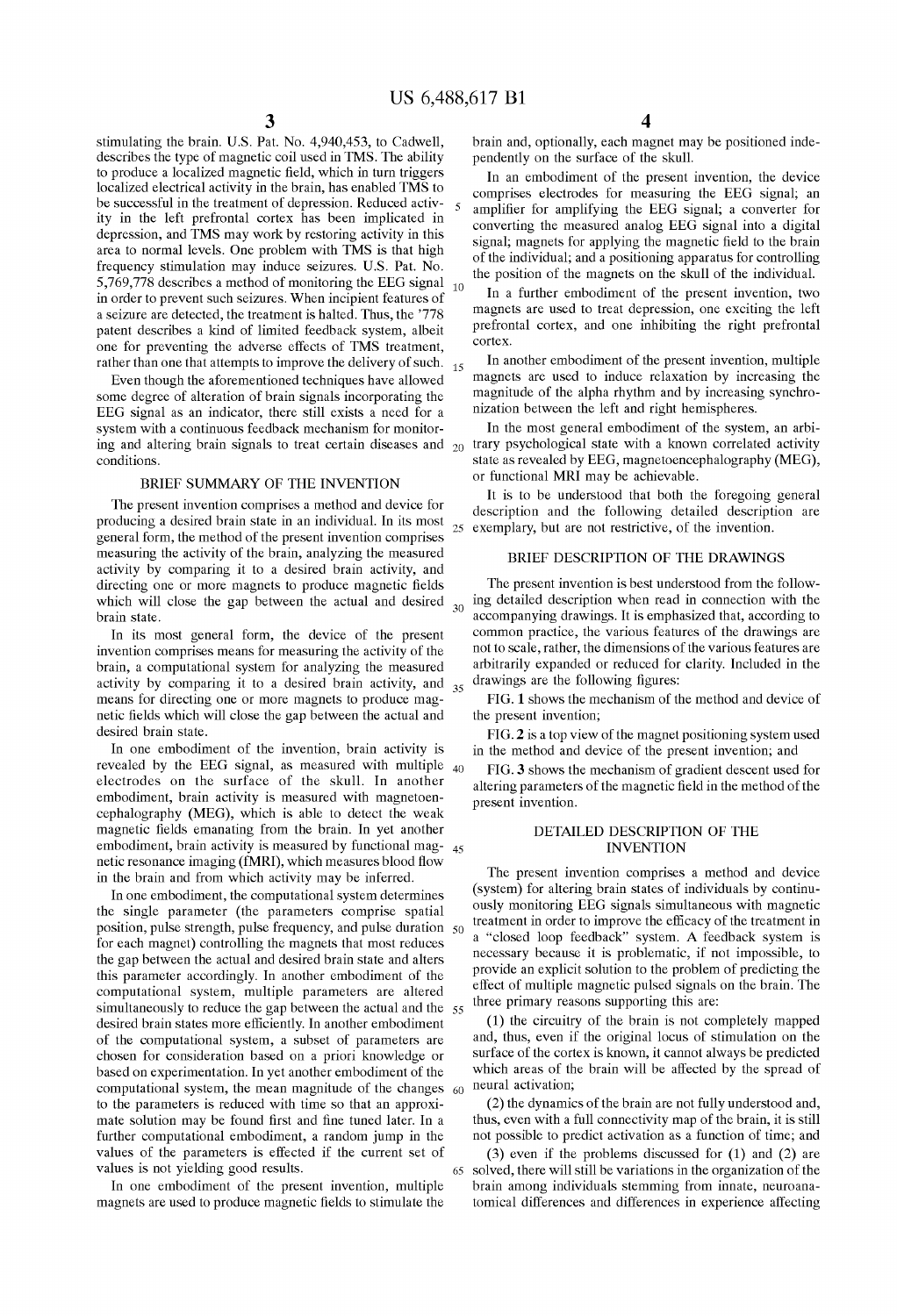$\overline{5}$ 

25

Synaptic efficacy, neither of which, in general, will be known prior to actual treatment.

Thus, there exists the need for an alternative mechanism to explicitly predicting and calculating the effect on the brain of changes in the applied magnetic field in order to provide an optimal magnetic Signal to the brain in View of the desired treatment aimed at altering the brain State.

FIG. 1 shows an overview of the mechanism of the method and device used for adjusting the magnetic field delivered to the brain on the basis of EEG signals. There are five sets of components in the method and device: (1) those used in the direct monitoring of the EEG (or other type of) signal; (2) those that preprocess this signal for further computational processing; (3) those that process the EEG signals and determine the variation in the appropriate parameters for the magnetic field; (4) those producing the appro priate current for the magnetic field on the basis of these parameters; and (5) those responsible for delivering the magnetic field, itself, to the individual. 15

A set of electrodes 1 is placed in strategic positions on the  $_{20}$ surface of the skull as a means for measuring the EEG signal of an individual. The electrodes 1 may be placed individu ally on the skull, or may be held in place by a positioning apparatus, Such as a lattice 2, as shown in FIG.1. The lattice 2, in conjunction with a chin Strap (not shown), holds the electrodes tightly against the Skull, reducing impedance between the electrodes and the skull, thus improving the signal-to-noise ratio. Caps with pre-placed electrodes, which fit tightly over the head, can also be used to hold the electrodes on the skull. For purposes of the present  $_{30}$  invention, any structure which holds the electrodes tightly against the skull and does not interfere with the EEG signal can be used.

EEG wires connect each electrode 1 to a multi-channel opto-isolation amplifier 5. The amplifier 5 increases the 35 relatively weak EEG signal received from the electrodes 1 and the amplified signal is then converted to a digital signal by a multi-channel analog to digital converter 6 for further processing by QEEG techniques. The amplifier 5 also opti cally isolates the electrodes from the rest of the System in 40 order to prevent current from being accidentally shunted to them. Typically, the EEG signal will be monitored a short time after the magnetic field is generated, so that the EEG signal is not affected by the magnetic field created by the magnets. It may also be necessary in certain treatment 45 regimes to allow the initial wave of activity to die down for a period of about 5 to 20 seconds before monitoring, to ensure that the field is generating more than a very short term effect.

Although EEG is currently the most cost-effective means 50 of monitoring the dynamic State of the brain for a given space and time resolution, other means are possible which do not in principle alter the nature of the proposed invention. Magnetoencephalography (MEG) directly detects the extremely weak magnetic fields produced by the brain with 55 the use of one or more Superconducting Quantum Interfer ence Devices (SQUIDS), as described in U.S. Pat. No. 4,700,135. It provides time resolution of approximately 1 millisecond, comparable to EEG, and Spatial resolution of approximately 10 cm, also comparable to EEG. In addition, 60 MEG does not Suffer from Some of the distortion effects due to the skull to which EEG signals are subject. However, MEG devices are considerably more expensive than EEG systems due to the need to keep the SQUIDS at a tempera ture near absolute Zero, typically costing on the order of 65 millions of dollars. Thus, the widespread use of MEG awaits a less costly apparatus.

6

Functional magnetic resonance imaging (fMRI) is another possible approach in acquiring a Snapshot of brain activity (see U.S. Pat. No. 5,732,702). fMRI works by detecting differential blood flow to various regions of the brain, and from the blood flow levels, it infers brain activity. It uses a more powerful magnet than conventional MRI and it provides excellent spatial resolution (approximately 1 millimeter) with worse temporal resolution (on the order of seconds) than either EEG or MEG. Thus, to use it in a 10 continuous feedback system, the parameters of the magnetic stimulation must be reduced by a priori means, effectively limiting the amount of time needed to search for the settings of the magnets that will provide optimal response. The temporal resolution of fMRI is improving with time, which will make it more amenable to monitoring tasks.

The brain state, however it is measured, is funneled to a computation system 7 (FIG. 2), which lies at the heart of the feedback process. The System 7 compares the characteristics of the actual brain state to those of the desired brain state. The characteristics of the brain state are the temporal and spatial distributions of the various frequency bands of the brain signal, detectable by EEG or other methods and as described above, e.g., the mean frequency corresponding to various magnitudes of alpha, beta, delta, and theta rhythms. The therapeutic goal determines the gap between the mea sured and desired brain state, how the system 7 adjusts key parameters of the magnetic Stimulation in order to reduce the gap between the actual and desired State, and what consti tutes an acceptable brain state. For example, an acceptable brain State may be achieved by obtaining lower frequency states, between 1.5 and 7.5 Hz, to induce and/or maintain sleep, producing alpha frequency brain waves (between 8 and 13 Hz) to achieve calm or relaxation, etc. The algorithm for this adjustment process is described further below. The significant parameters which are altered are as follows:

 $(1)$  Magnet position—each magnet 3 may be moved to its optimal position by the magnet positioning apparatus 4, the mechanism of which is shown in FIG. 2.

(2) Magnitude of the magnetic field-each magnet will generate a unique field, a key component of which is the field Strength. Greater magnitude implies more influence on the intended focus, although the size of that focus will also increase as the magnitude increases.

(3) Pulse frequency—each magnet will pulse at a unique frequency. Because the induced Voltage in the brain is proportional to the change in the magnetic field strength, the effect on the brain is proportional to the pulse frequency. More specifically, frequencies below approximately 1 Hz suppress activity in the cortex, while frequencies above 1 Hz produce excitation in proportion to the frequency after an initial period of Suppression. Thus, the focal area of the brain can be suppressed or excited depending on the magnet frequency.

(4) Pulse train duration—the object of most treatments will be to effect long-term synaptic change in the brain. The longer the train duration, the more likely that this will occur, although very long durations may be counterproductive, in that they can produce Seizure-like conditions or other unknown side effects. Typical pulse train durations are in the range of 5 to 25 seconds.

The computational system 7 sends the determined parameters  $(2)$ – $(4)$  to the pulse train generator 8, which, in turn, directs the magnets, i.e., means for applying a magnetic<br>field, to produce the field as required by these parameter<br>settings. The computational system 7 also sends the parameter values (1) directly to the positioning apparatus 4 which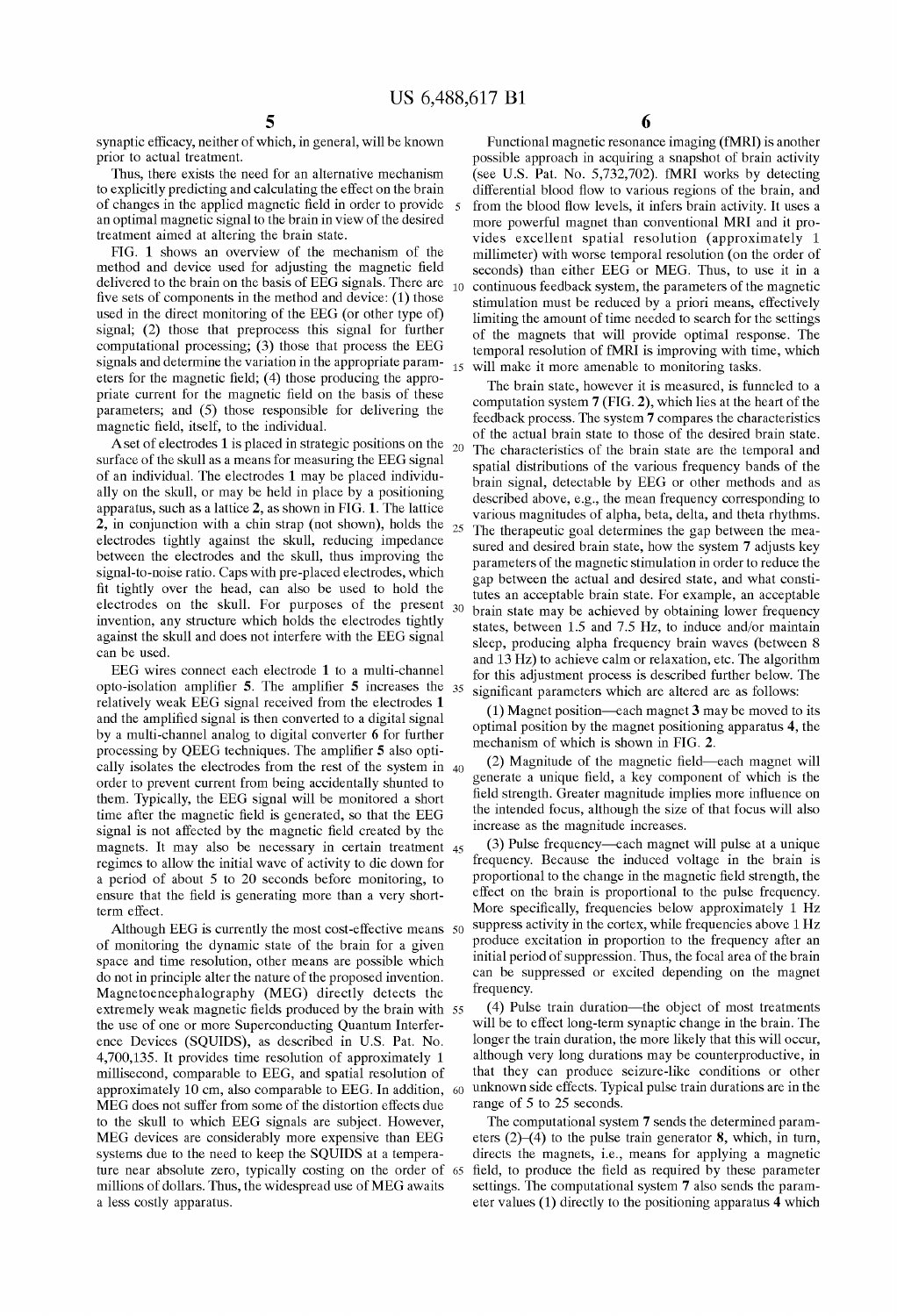positions the magnets in the desired positions above the skull. FIG. 2 shows a system with two magnets, 3A and 3B, positioned above opposite cortical hemispheres, although not necessarily symmetrically. They are held in place by a circular bar 9 along which each magnet may be moved by a small motor from a lateral, anterior position along the side of the skull to a superior medial position above the skull midline. The bar 9 should be positioned such that the magnets 3A and 3B are as close as possible to the skull without touching the electrode mesh  $2$ . The bar  $9$  contains a 10 track 10 on which the bar 9 moves as a whole, also via a small motor, along with the magnets 3A and 3B. This mechanism allows positioning of the magnets 3A and 3B along the anterior/posterior dimension, i.e., from the front to the back of the skull. Thus, a magnet's movement over a 15 combination of the bar 9 and the track 10 allow an arbitrary position to be achieved for the magnet in that magnet's hemisphere.

More bars 9 may be added if more magnets are needed in order to generate the requisite magnetic field characteristics. 20 The entire positioning apparatus is suspended from above and may be lowered onto the head before the treatment session takes place. Ideally, the two bars 9 and 10 should also be adjustable to ensure that the magnets are close to the skull.

The chosen values for non-positional parameters for each magnet, i.e., the magnitude of the magnetic field, the pulse frequency, and the pulse train duration, are decided by and relayed from the computational system 7 to the pulse train 30 generator 8, which, in turn, directs the magnets 3 to produce the calculated field. The non-positional  $(2)$ – $(4)$  and the positional parameters (1) are set so as to minimize the distance between the desired EEG signal and the actual EEG signal. The following algorithm attempts to achieve this, assuming that a distance metric between the two EEG signals has been defined:

- (1) an initial set of parameter values is chosen based on prior knowledge;
- (2) for each parameter  $P_i$  of n parameters the 2n  $\Delta$ 's resulting from increasing  $P_i$ , a fixed amount and decreasing  $P_i$ , a fixed amount are measured;
- (3) the  $\Delta$  among the  $2n \Delta$ 's with the least value is determined:
- tion; and
- (5) steps (1)–(4) are repeated until  $\Delta$  is below a predetermined threshold.

FIG. 3 illustrates the parameter adjustment process with n=2. The concentric ovals are lines of equal  $\Delta$  as a function 50 of the 2 parameters,  $P_1$  and  $P_2$ , with the center oval the lowest. Among the four possible movements from the set of current parameter values ((1) increasing  $P_1$ , (2) decreasing  $P_1$ , (3) increasing  $P_2$ , and (4) decreasing  $P_2$ ), increasing  $P_2$ results in the lowest  $\Delta$ . Thus, parameter  $P_2$  is increased and, assuming that the cortical dynamics are relatively constant, the new EEG state resulting from this parameter change will be closer to the desired state. It can also be seen in FIG. 3 that the next change that will reduce  $\Delta$  the most will be to increase  $P_1$ . The process continues until  $\Delta$  is sufficiently 60 small, i.e., something close to the desired EEG is being produced.

A number of variations of the basic algorithm may improve real-time performance, including:

(1) More than one parameter may be altered at once, in 65 proportion to the decrease in  $\Delta$  effected. Thus, in FIG. 3, P<sub>2</sub> would be increased and  $P_1$  would be increased to a lesser

8

extent. However, because the shape of the parameter space is not known in advance, it is uncertain at the outset whether this will improve performance. Empirical results will reveal if altering more than one parameter is useful for a given type of treatment.

(2) A subset of the parameters may be chosen, i.e., preselected, for modification such that the size of the search space is reduced. There may be too many parameters to alter in a timely manner (e.g., in the embodiment in FIG. 2, there are a total of eight parameters—movement, frequency, magnitude, and duration for each of the two magnets). The critical parameters may be chosen based on a priori knowledge or on the basis of experimentation.

(3) Parameter adjustment distance is decreased over time. This annealing process will ensure that larger changes occur at the start when the gradient is steepest and those changes will decrease toward the end when the gradient is much reduced.

(4) It may be necessary to induce a jump, or shift, in the parameter space if the minimization process does not produce an adequate result, i.e., no desired threshold is achieved. Such a jump or shift is effected by altering any or all of the parameters a random amount. The random amount may be determined by any computer program or other means for generating random numbers. This will be necessary, for example, if the system is stuck in a local minimum which is not adequate for the given treatment.

An example of the method and device of the present invention in operation is the treatment of depression. Currently, there are two TMS-based methods to redress the deficit in the cortical activity of the left prefrontal cortex relative to the right cortex. The first and most frequently used method is to apply rapid stimulation (greater than 1 Hz), to the left prefrontal cortex directly. The second method 35 is to inhibit activity in the right cortex with low frequency stimulation. Both have proved effective (Menkes, et. al., 1999), however, neither method has shown success in greater than 50% of cases.

FIG. 2 shows the method and device with the current invention to increase treatment efficacy over the case in which only one hemisphere at a time is stimulated. One magnet would be centered over the left prefrontal cortex, while the other magnet would be centered over the right prefrontal cortex. The initial setting of the parameters would (4) the corresponding parameter is adjusted in this direc-  $45$  be approximately 5 Hz (high frequency) for the left magnet and 0.5 Hz (low frequency) for the right magnet. Magnitude levels would be set to be equivalent for both magnets. The desired EEG state is symmetry in the magnitude between the readings of the electrodes centered over the left and right prefrontal cortices, possibly with an additional preference given to signals that show coherence (waves with the same frequency and in phase) in these readings. The EEG signal is measured about 5 to 20 seconds after magnetic stimulation, after the initial wave of activation has died down, in order to ensure that the stimulation effected medium term and/or long term synaptic change; the feedback system of the present invention will adjust the position and frequency until there is firm evidence of an increase in bilateral symmetry.

> As another example of the method of the present invention, it is known that the production of alpha waves  $(8-13 \text{ Hz})$  is correlated with a state of calm or relaxation. In addition, there is evidence that synchronization in this band between various parts of the brain, as revealed by the correlation between the EEG signals taken from those regions, is also associated with such a state. Using the prior technology, most likely with a larger magnet set in order to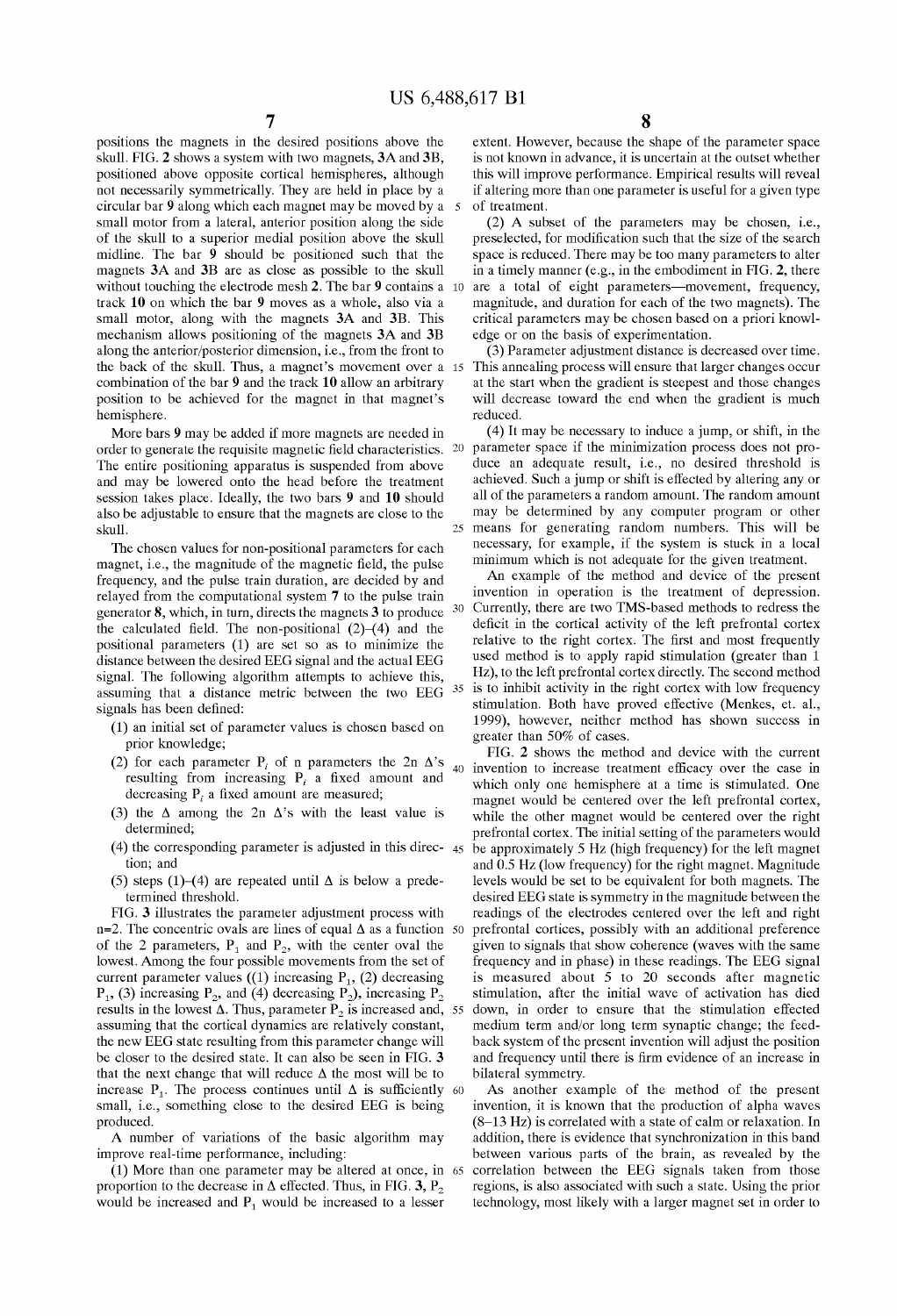achieve large-scale synchronization, it should be possible to help invoke the alpha state regardless of the initial state of the brain. Furthermore, the method can be used to "lock-in" this state, prolonging the relaxation session. This is necessary because a sufficiently strong distracter, whether internal to the brain or from an external source, can cause the EEG signal to become desynchronized and to move to a higher frequency, interrupting relaxation and causing the mind to move to a state of alert readiness. The method of the present invention will prevent this interruption because, as soon as 10 the EEG signal begins to become desynchronized, the device will immediately reapply the magnetic field originally found to induce the relaxed state (which will vary from patient to patient), or, if this fails, can reapply the feedback methodology to return to the desired state, returning the 15 subject to the relaxed state.

Other variations of this method are also possible, such as producing and sustaining lower frequency states  $(1.5-7.5$ Hz) as a means of inducing and maintaining sleep. In principle, an arbitrary EEG state can be achieved, as long as 20 there exists a configuration and parameter setting of the current magnet set that can produce such an EEG signal.

Although illustrated and described above with reference to certain specific embodiments, the present invention is nevertheless not intended to be limited to the details shown. 25 Rather, the present invention is directed to a continuous feedback method and device for altering brain states, and various modifications may be made in the details within the scope and range of equivalents of the claims and without departing from the spirit of the invention. 30

What is claimed:

1. A method for producing a desired brain state in an individual by measuring and controlling a brain signal comprising;

- measuring a brain signal indicating a brain state of an <sup>35</sup> individual:
- comparing characteristics of the measured brain state to characteristics of a desired brain state to determine the difference between the measured brain state and the  $40$ desired brain state;
- selecting a magnetic field having at least one parameter selected from the group consisting of magnet position, field magnitude, pulse frequency, and pulse train duration to alter the brain state, wherein the at least one 45 parameter is selected to most reduce the gap between the measured and desired brain states;
- applying the selected magnetic field to the brain of the individual;
- measuring a brain signal indicating the altered brain state,  $50$ the altered brain state corresponding to the application of the magnetic field;
- comparing the characteristics of the altered brain state to characteristics of the desired brain state to determine the difference between the altered brain state and the 55 desired brain state; and
- repeating the selecting, applying, and measuring a brain signal indicating the altered brain state steps until an acceptable brain state is achieved.

2. The method of claim 1 wherein the steps are under 60 computer control and the steps are performed continuously.

3. The method of claim 1 wherein the brain signal is measured by a technique selected from the group consisting of an electroencephalography, magnetoencephalography, and functional magnetic resonance imaging.

65

4. The method of claim 1 wherein the brain signal is an electroencephalogram signal measured by electrodes posi10

tioned on the head of the individual and the magnetic field is generated by magnets positioned on the head of the individual.

- 5. The method of claim 4 wherein the electroencephalogram signal is amplified and converted into a digital signal.
- 6. The method of claim 5 wherein at least one parameter is varied to alter the brain state.

7. The method of claim 6 wherein a gradient descent algorithm varies the parameters by:

- altering a preselected subset of the parameters selected of the group consisting of magnet position, field magnitude, pulse frequency, and pulse train duration;
- measuring distance metrices between a desired electroencephalogram signal and each electroencephalogram signal resulting from the alteration of each parameter of the subset of parameters;
- choosing the parameter and the parameter alteration having the distance metric with the least value;
- adjusting the chosen parameter by the chosen parameter alteration;
- measuring a resulting electroencephalogram signal, the resulting electroencephalogram signal corresponding to the chosen parameter alteration, and a resulting distance metric between the desired electroencephalogram signal and the resulting electroencephalogram signal; and
- repeating the adjusting and measuring a resulting electroencephalogram signal steps until a desired threshold is achieved.

8. The method of claim 6 wherein a gradient descent algorithm varies the parameters by:

- altering a preselected subset of the parameters by alteration distances, the parameters being selected from the group consisting of magnet position, field magnitude, pulse frequency, and pulse train duration, wherein more than one parameter is altered at a time,
- measuring distance metrices between a desired electroencephalogram signal and each electroencephalogram signal resulting from the alteration of each parameter of the subset of parameters;
- realtering the preselected subset of parameters, the parameter realteration distances being decreased from the alteration step, more Man one parameter being realtered at a time; and
- measuring a resulting electroencephalogram signal, the resulting electroencephalogram signal corresponding to the chosen parameter realteration, and a resulting distance metric between the desired electroencephalogram signal and the resulting electroencephalogram signal,
- wherein if a desired threshold is not achieved, each parameter of the subset of parameters is realtered a random amount to shift the parameter space and the altering, realteing, and measuring steps are repeated until a desired threshold is achieved.

9. The method of claim 5 wherein at least one parameter is increased and decreased by a fixed amount and the resulting brain state is measured.

10. The method of claim 9 wherein a gradient descent algorithm varies the parameters by:

- measuring distance metrices between a desired electroencephalogram signal and each electroencephalogram signal resulting from the increase and decrease of each parameter;
- choosing the parameter and the parameter increase or decrease having the distance metric with the least value: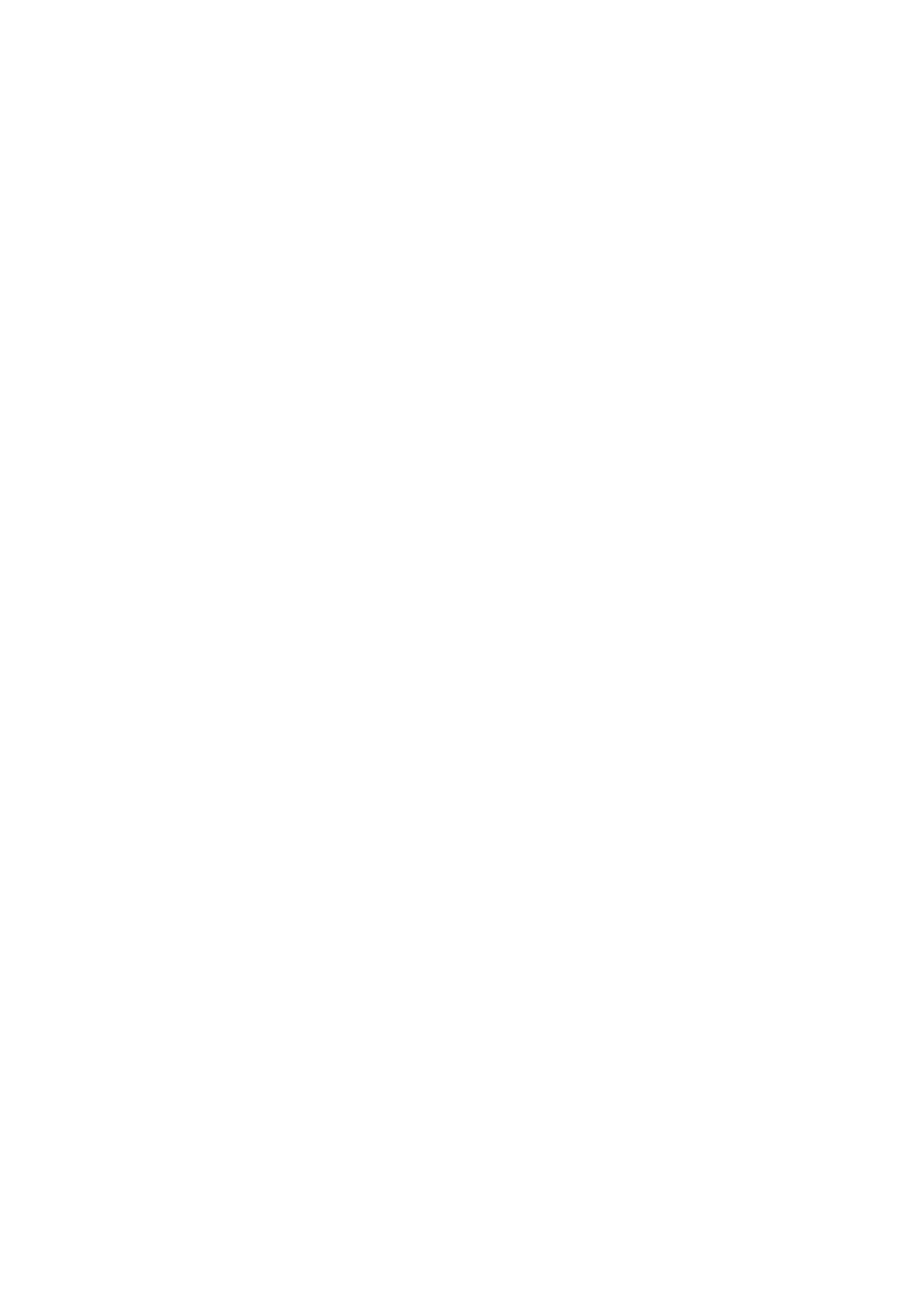65

adjusting the chosen parameter by the chosen parameter increase or decrease;

- measuring a resulting electroencephalogram signal, the resulting electroencephalogram signal corresponding to the chosen parameter increase or decrease, and a 5 resulting distance metric between the desired electroencephalogram signal and the resulting electroencephalogram signal; and
- repeating the adjusting and measuring a resulting electroencephalogram steps until a desired threshold is  $_{10}$ achieved.

11. The method of claim 9 wherein a gradient descent algorithm varies the parameters by:

- measuring distance metrices between a desired electroencephalogram signal and each electroencephalogram  $15\,$ signal resulting from the increase and decrease of each parameter,
- choosing for each parameter the parameter increase or decrease having the distance metric with the least value:
- adjusting more than one parameter by the chosen parameter increase or decrease having the distance metric with the least value, each parameter being increased or decreased an amount inversely proportional to the measured distance metric for each increase or decrease; 25
- measuring a resulting electroencephalogram signal, the resulting electroencephalogram signal corresponding to the chosen parameter increase or decrease, and a resulting distance metric between the desired electroencephalogram signal and the resulting electroencepha-30 logram signal; and
- repeating the adjusting and measuring a resulting electroencephalogram signal steps until a desired threshold is achieved.

12. The method of claim 9 wherein a gradient descent  $35$ algorithm varies the parameters by:

- measuring distance metrices between a desired electroencephalogram signal and each electroencephalogram signal resulting from the increase and decrease of each  $40$ parameter;
- choosing the parameter and the parameter increase or decrease having the distance metric with the least value:
- adjusting the chosen parameter by the chosen parameter  $_{45}$ increase or decrease:
- measuring a resulting electroencephalogram signal, the resulting electroencephalogram signal corresponding to the chosen parameter increase or decrease, and a resulting distance metric between the desired electro-50 encephalogram signal and the resulting electroencephalogram signal; and
- repeating the adjusting and measuring a resulting electroencephalogram steps until a desired threshold is achieved, wherein the adjustment of the chosen param- $_{55}$ eter decreases for each repeated adjustment step.

13. The method of claim 9 wherein a gradient descent algorithm varies the parameters by:

- measuring distance metrices between a desired electroencephalogram signal and each electroencephalogram 60 signal resulting from the increase and decrease of each parameter:
- choosing the parameter and the parameter increase or decrease having the distance metric with the least value:
- adjusting the chosen parameter by the chosen parameter increase or decrease; and

measuring the resulting electroencephalogram signal, the resulting electroencephalogram signal corresponding to the chosen parameter increase or decrease, and a resulting distance metric between the desired electroencephalogram signal and the resulting electroencephalogram signal, wherein if a desired threshold is not achieved, each parameter is altered a random amount to shift the parameter space and the increasing, decreasing, first and second measuring, choosing, and adjusting steps are repeated until a desired threshold is achieved.

14. The method of claim 1 wherein the magnets are positioned using a bar holding the magnets, the bar being movable along a track by a motor.

15. The method of claim 1 wherein the brain signal is altered to correct asymmetry in the brain signal between the left and right hemispheres associated with clinical depression

16. The method of claim 1 wherein alpha rhythms of the brain state are altered to produce a greater degree of relaxation.

17. The method of claim 1 wherein the brain signal is altered to achieve an arbitrary electroencephalogram signal corresponding to a desired brain state.

18. The method of claim 1 wherein the parameters are selected based on known brain signals corresponding to brain states.

19. The method of claim 18 wherein the brain states are selected from the group consisting of lower frequency states, alpha frequency states, frequencies suppressing activity in the cortex, and frequencies producing excitation of the cortex

20. The method of claim 1 wherein the parameters of the magnetic field are selected based on treatment regimes for known conditions.

21. A method for producing a desired brain state in an individual by continuously measuring and controlling a brain signal comprising:

- measuring an electroencephalogram signal indicating a brain state of an individual by electrodes positioned on the head of the individual;
- amplifying the measured electroencephalogram signal;

converting the amplified electroencephalogram signal into a digital signal;

- comparing the characteristics of the digital electroencephalogram signal to the characteristics of a desired electroencephalogram signal using a computational system to determine the difference between the digital electroencephalogram signal and the desired electroencephalogram signal;
- applying a magnetic field having parameters, the parameters being magnet position, field magnitude, pulse frequency, and pulse train duration, to alter the brain state of the individual by positioning magnets on the head of the individual, wherein a value for at least one parameter is selected to alter the brain state and achieve the desired electroencephalogram signal;
- measuring a resulting electroencephalogram signal, the resulting electroencephalogram signal corresponding to the selected value of the at least one parameter; and
- comparing the characteristics of the resulting electroencephalogram signal to the characteristics of the desired electroencephalogram signal to determine the need to further alter the brain state, wherein the steps are under computer control, the method is continuous, and the at least one parameter is varied according to a gradient descent algorithm.